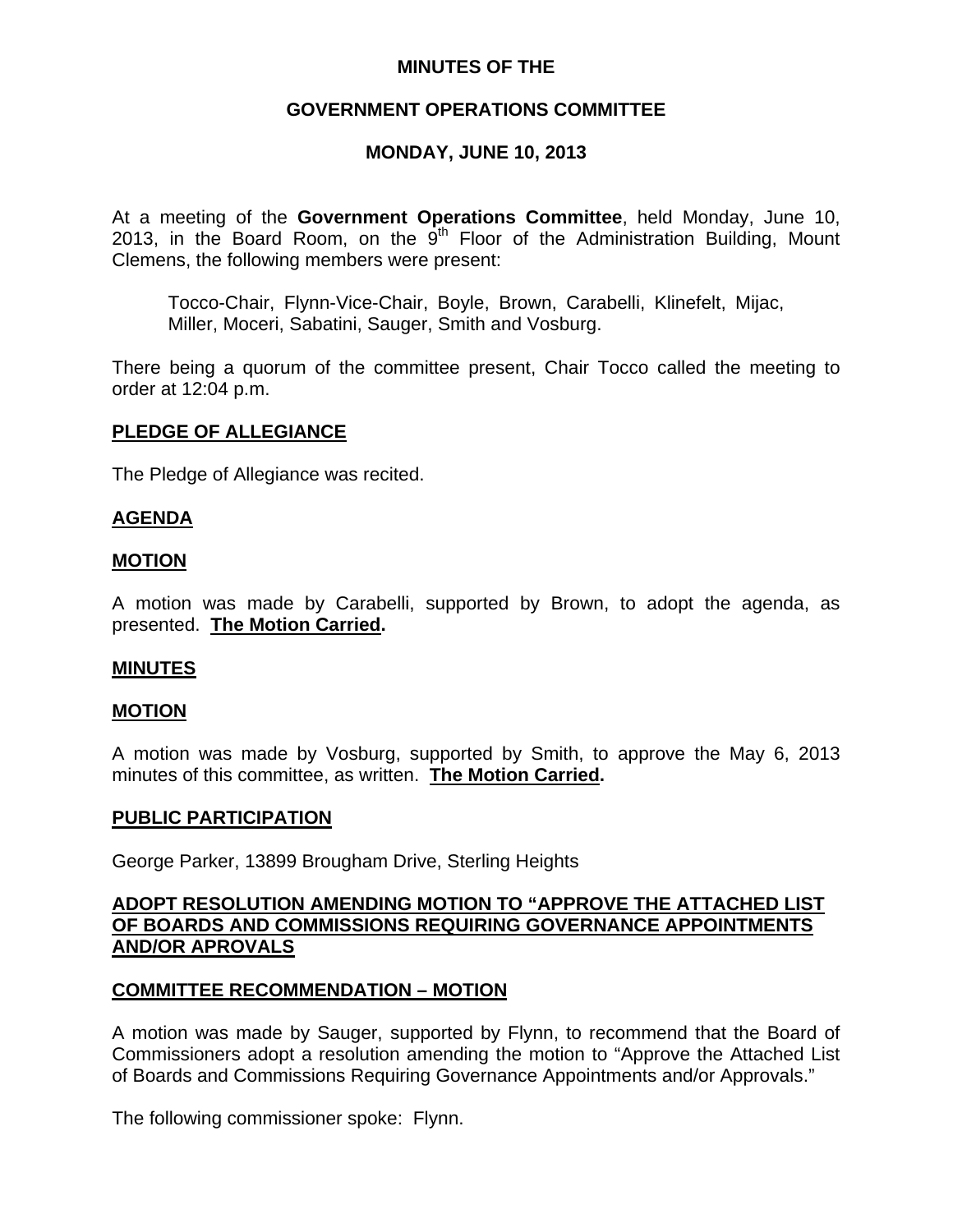Commissioner Klinefelt asked how this amendment would affect the current membership. Chair Tocco said there has only been one appointment, which was unanimously approved by the Board, and she does not feel it will be affected. She said she will confirm with Corporation Counsel and/or Independent Council.

Chair Tocco called for a vote on the motion and **THE MOTION CARRIED.** 

# **2012 ANNUAL REPORT FOR MACOMB COUNTY ETHICS BOARD**

Chair Tocco noted that Dr. Amboyer was unable to attend, but had indicated he would be present at the meeting where the Ethics Board's budget is reviewed. She asked that commissioners provide her with any questions and she would forward those to him.

Commissioner Brown suggested that more information be provided on the website so the public is aware of the scope of the County Ethics Board.

Commissioner Boyle questioned what a Formal Advisory Opinion is and who it is from.

Board Chair Flynn asked what training and orientation is available to employees and public servants to communicate ethics policies.

Commissioner Klinefelt questioned if a \$60,000 budget is enough to accomplish the goals that have been stated for 2013.

Chair Tocco said she will forward the questions raised today and any others provided to her.

### **MOTION**

A motion was made by Sauger, supported by Sabatini, to receive and file the 2012 Annual Report for the Macomb County Ethics Board. **The Motion Carried.** 

### **REPORT BY CORPORATION COUNSEL ON FREEDOM HILL**

John Schapka gave an historical overview of Freedom Hill and its current status.

The following commissioners spoke: Carabelli, Flynn, Boyle, Brown, Miller and Vosburg.

Commissioner Klinefelt requested a copy of the final agreement with FunFest Productions. A copy was provided by Mr. Schapka and copies were made and distributed.

### **MOTION**

A motion was made by Sauger, supported by Vosburg, to receive and file the report by Corporation Counsel on Freedom Hill. **The Motion Carried.**